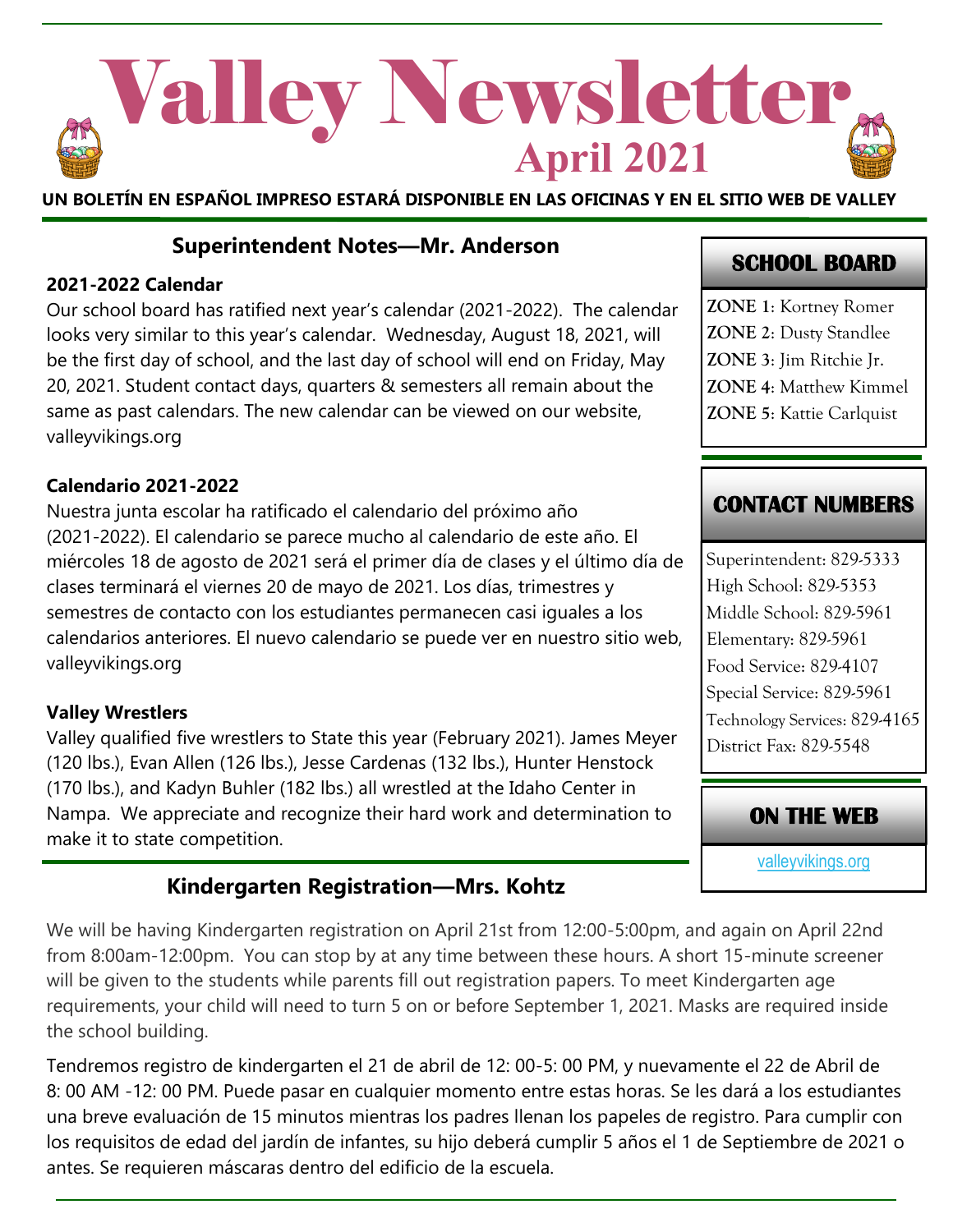## **Spring Standardized Assessments – Mrs. Hardy**

ISAT testing will be for grades 3-11 after spring break. SAT for all Juniors will be ALL DAY, beginning at 7:45 on Tuesday, April 13<sup>th</sup>.

Like always, please make sure your child has good attendance. They need to be at school on time and NOT leave early. Please make sure they are well rested and have good nutritious habits. IF your child will be gone, please notify the office as soon as you know they will be absent. It is difficult for students to stay caught up on assignments. During the testing season, when they are absent, it is even more difficult because they need to make up classroom work, as well as any standardized tests they may have missed.

Las pruebas ISAT serán para los grados 3-11 después de las vacaciones de primavera. El SAT para todos los Juniors será TODO EL DÍA, comenzando a las 7:45 el martes 13 de abril. Como siempre, asegúrese de que su hijo tenga buena asistencia. Deben llegar a la escuela a tiempo y NO salir temprano. Por favor asegúrese de que estén bien descansados y tengan buenos hábitos alimenticios. SI su hijo no estará, por favor notifique a la oficina tan pronto como sepa que estará ausente. Es difícil para los estudiantes mantenerse al día con las tareas. Durante la temporada de exámenes, cuando están ausentes, es aún más difícil porque necesitan recuperar el trabajo en el aula, así como cualquier examen estandarizado que se hayan perdido.

## **Book Drive—Mrs. Beames**

Old books, new books, used books! Valley Elementary is collecting book donations through the month of April. We would love to have more books in our classrooms and in the hands of our students. If you would like to donate books, there will be a blue bucket outside the front doors of Valley Elementary for you to place them into.

## **Spring Driver's Ed Thank You – Mrs. Lamun**

The Spring Driver's Education class would like to thank Tyler and Natalie Pierson for putting on a great class about driving in and around semi-trucks. It makes it so much more "real" when you can see it for yourself. We appreciate them donating their time and expertise for the good of our community. We also would like to thank Gary Amoth Trucking for allowing Mr. Pierson to bring his truck and trailer over to our school.



Valley Newsletter